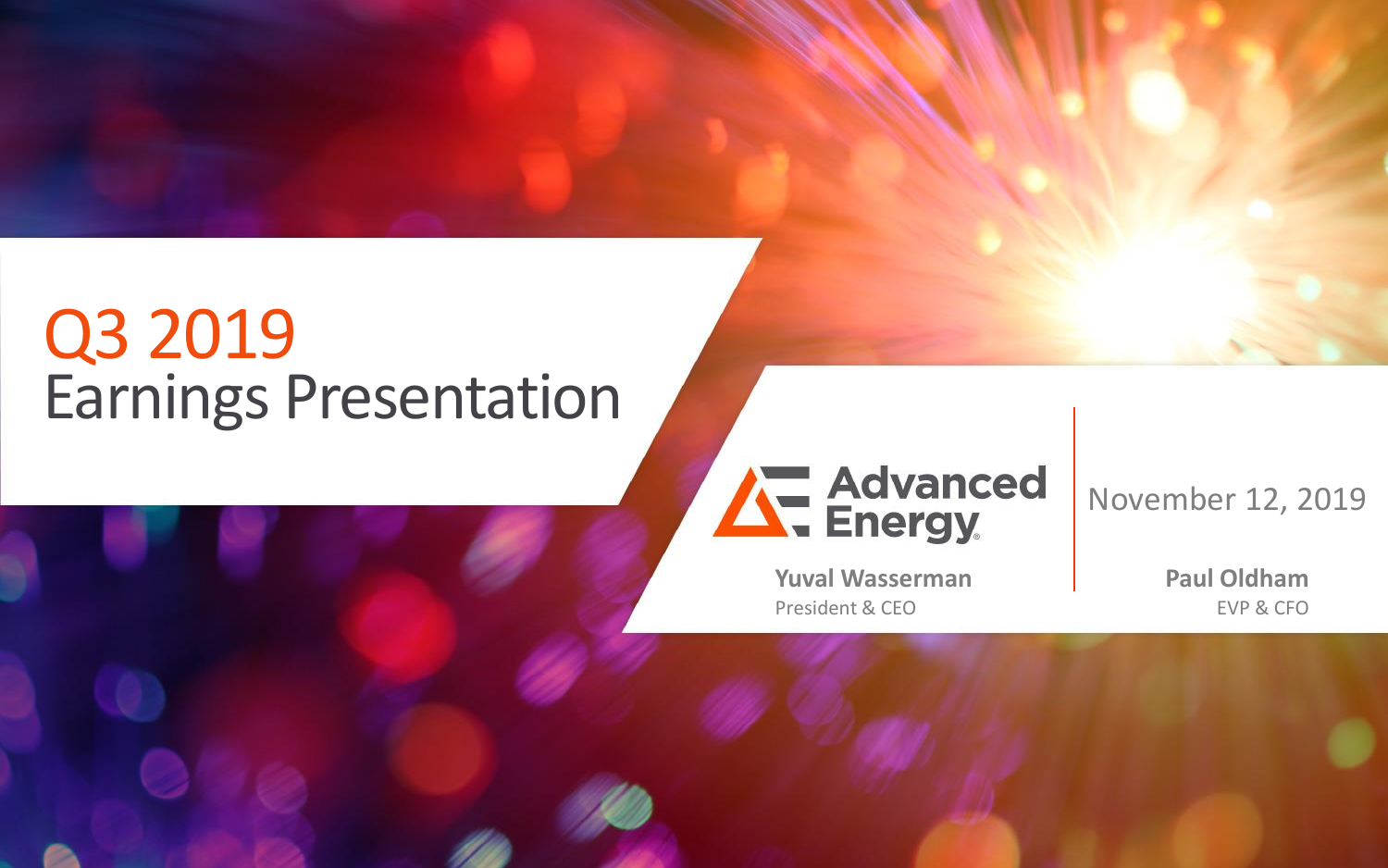#### Safe Harbor Statement

The company's guidance with respect to anticipated financial results for the fourth quarter ending December 31, 2019, potential future growth and profitability, our future business mix, expectations regarding future market trends and the company's future performance within specific markets, the anticipated closing of the acquisition of Artesyn Embedded Power and other statements herein or made on the above-announced conference call that are not historical information are forward-looking statements within the meaning of Section 27A of the Securities Act of 1933 and Section 21E of the Securities Exchange Act of 1934. Forward-looking statements are subject to known and unknown risks and uncertainties that could cause actual results to differ materially from those expressed or implied by such statements. Such risks and uncertainties include, but are not limited to: (a) the effects of global macroeconomic conditions upon demand for our products and services; (b) the volatility and cyclicality of the industries the company serves, particularly the semiconductor industry; (c) delays in capital spending by end-users in our served markets; (d) the risks and uncertainties related to the acquisition and integration of Artesyn Embedded Power; (e) the accuracy of the company's estimates related to fulfilling solar inverter product warranty and post-warranty obligations; (f) the company's ability to realize its plan to avoid additional costs after the solar inverter wind-down; (g) the accuracy of the company's assumptions on which its financial statement projections are based; (h) the impact of product price changes, which may result from a variety of factors; (i) the timing of orders received from customers; (j) the company's ability to realize benefits from cost improvement efforts including avoided costs, restructuring plans and inorganic growth; (k) the company's ability to obtain in a timely manner the materials necessary to manufacture its products; (l) unanticipated changes to management's estimates, reserves or allowances; (m) changes and adjustments to the tax expense and benefits related to the U.S. tax reform that was enacted in late 2017; and (n) the effects of U.S. government trade and export restrictions, Chinese retaliatory trade actions, and other governmental action related to tariffs upon the demand for our, and our customers', products and services and the U.S. economy. These and other risks are described in Advanced Energy's Form 10 K, Forms 10 Q and other reports and statements filed with the Securities and Exchange Commission (the "SEC"). These reports and statements are available on the SEC's website at www.sec.gov. Copies may also be obtained from Advanced Energy's investor relations page at ir.advanced-energy.com or by contacting Advanced Energy's investor relations at 970 407 6555. Forward-looking statements are made and based on information available to the company on the date of this press release. Aspirational goals and targets discussed on the conference call or in the presentation materials should not be interpreted in any respect as guidance. The company assumes no obligation to update the information in this press release.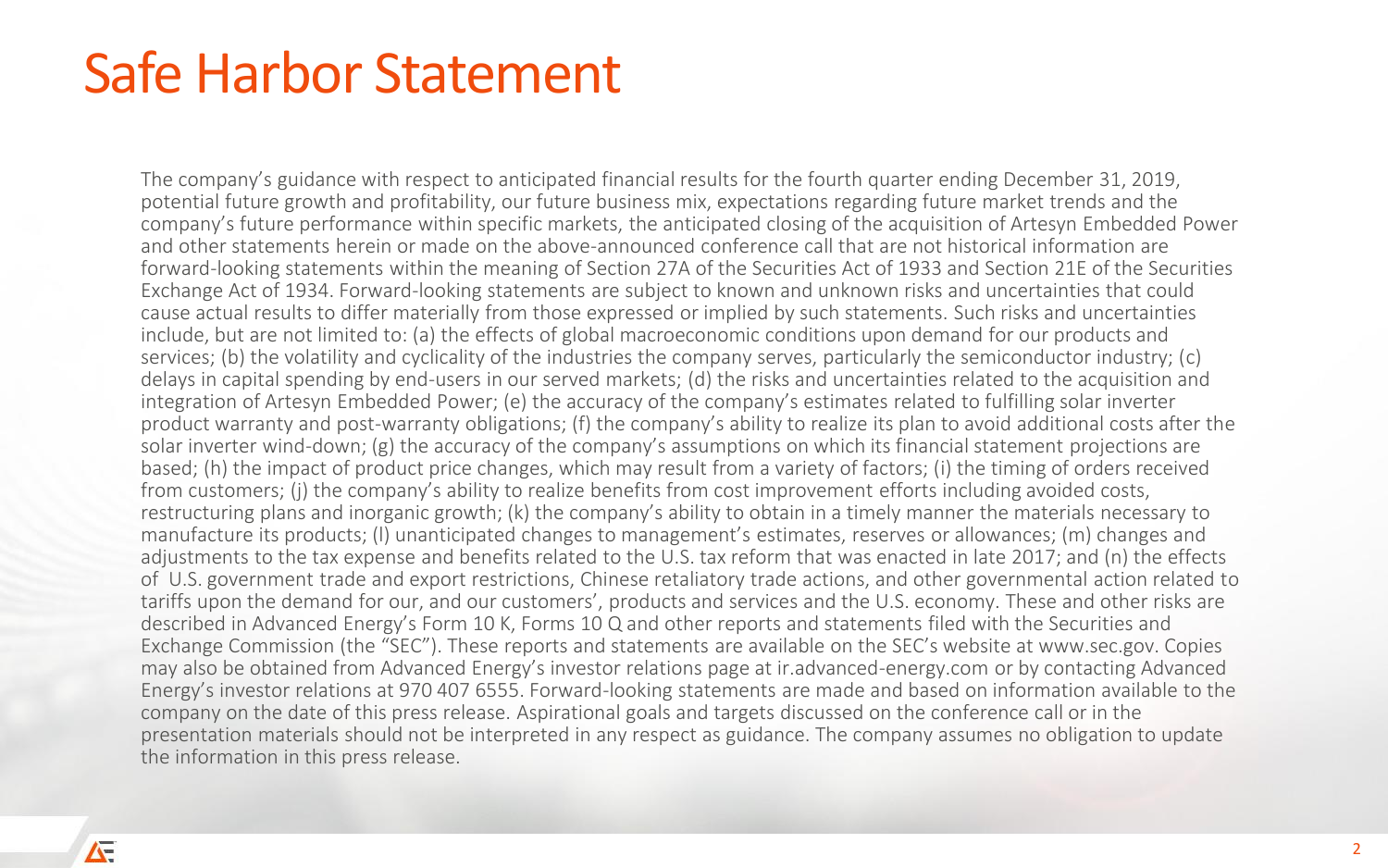## Key Messages

• Revenue and earnings exceeded high-end of guidance range

- Revenue of \$175.1 million. Organic revenue of \$134.2 million was above guidance range
- ― Non-GAAP\* EPS of \$0.54. Organic Non-GAAP EPS of \$0.47 was also above guidance range
- ― Improved market conditions in Semiconductor Equipment
- ― Successful ramp of designs, introduction of new technologies & strong operational execution

#### • Artesyn acquisition closed on September 10

- ― Delivered \$41 million in revenue and was accretive to Q3 earnings
- $-$  Acquisition enables AE to enter Data Center and Telecom equipment markets
- ― Integration progressing well

#### • Performed well despite mixed market conditions

- Semi Equipment improved on foundry/logic and China investments, and new design contribution
- ― Organic industrial markets revenue met target in face of macro weakness in China & Europe
- ― Service limited by lower fab utilization



*\*non-GAAP measures exclude the impact of non-cash related charges such as stock-based compensation and amortization of intangible assets, as well as discontinued operations, and non-recurring items such as acquisition-related costs and restructuring expenses.*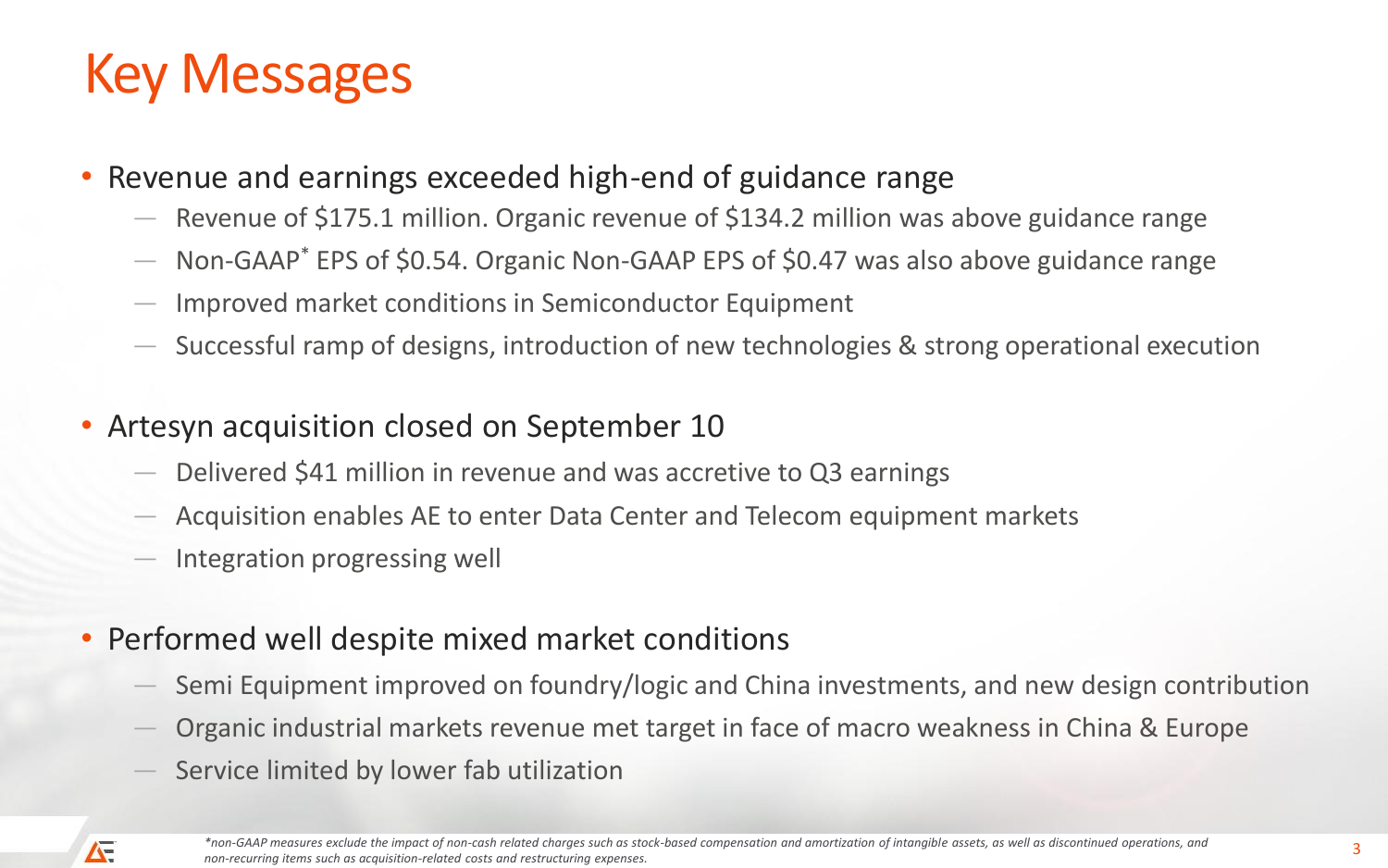## Semiconductor Equipment

- Semiconductor revenue of \$96.4 million, up 7% q/q
	- $-$  Organic revenue at \$95.5 million, up 6% sequentially, down 20% y/y.
	- Sequentially, organic product revenue grew 9.4%  $q/q$ , while service declined 2.9%  $q/q$
	- ― Artesyn added just under \$1.0 million of Semi revenue in Q3

#### • Demand strengthened over the course of the quarter

- ― Demand increase centered on foundry/logic applications and investments in China
- ― Beginning to see investment in memory
- ― New design wins also contributed to sequential growth

#### • Our innovations and deep customer collaboration are producing results

- ― Received Lam Research's Supplier Excellence award
- Advanced RF Matches are replacing competitors' simple solution, enabling share gains
- ― Increased adoption of our differentiated RPS products, which offers new growth opportunities
- ― Our industry-first, big data analytics solution, PowerInsight is a game-changer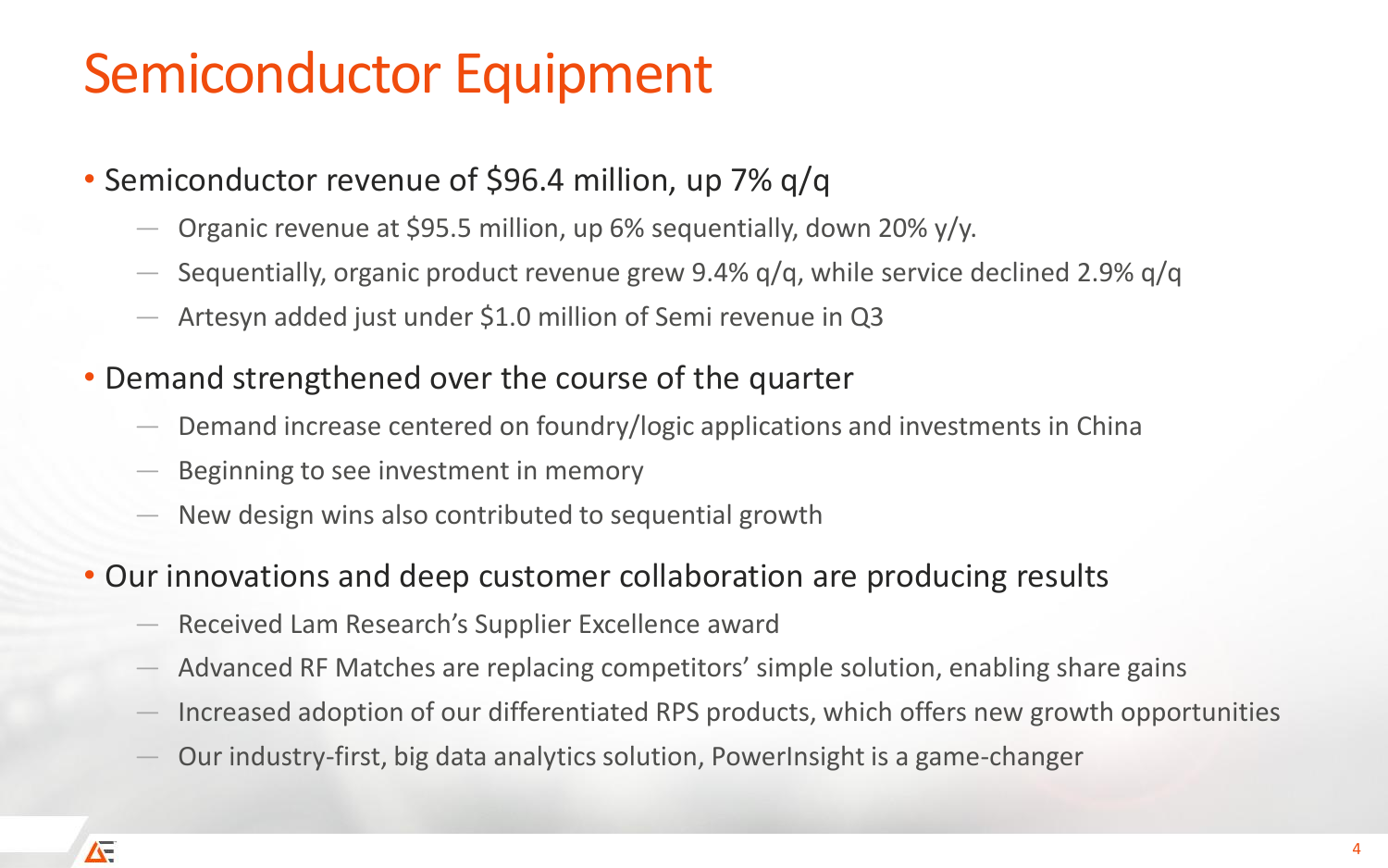## Industrial & Medical

- Industrial and Medical revenue of \$55.2 million, up 23.3% q/q
	- ― Organic revenue was \$38.7 million, including service, down 13% sequentially, but met our target
	- ― Macro environment continued to weaken, particularly in Europe and China, where demand in automotive and industrial applications further declined
	- ― Pushouts of several projects and delays, particularly in solar
	- Good progress in design wins across flat panel display, auto emission and medical
	- ― Organic industrial revenues should improve sequentially in Q4 on several new designs, but 2H 2019 now expected to fall below 1H level

#### • Artesyn broadens our Industrial and Medical market exposure

- ― Contributed \$16.4 million of I&M revenue in Q3
- Strong performance on large motor drive design win and in the medical technologies market
- ― Going forward, I&M should represent our second largest market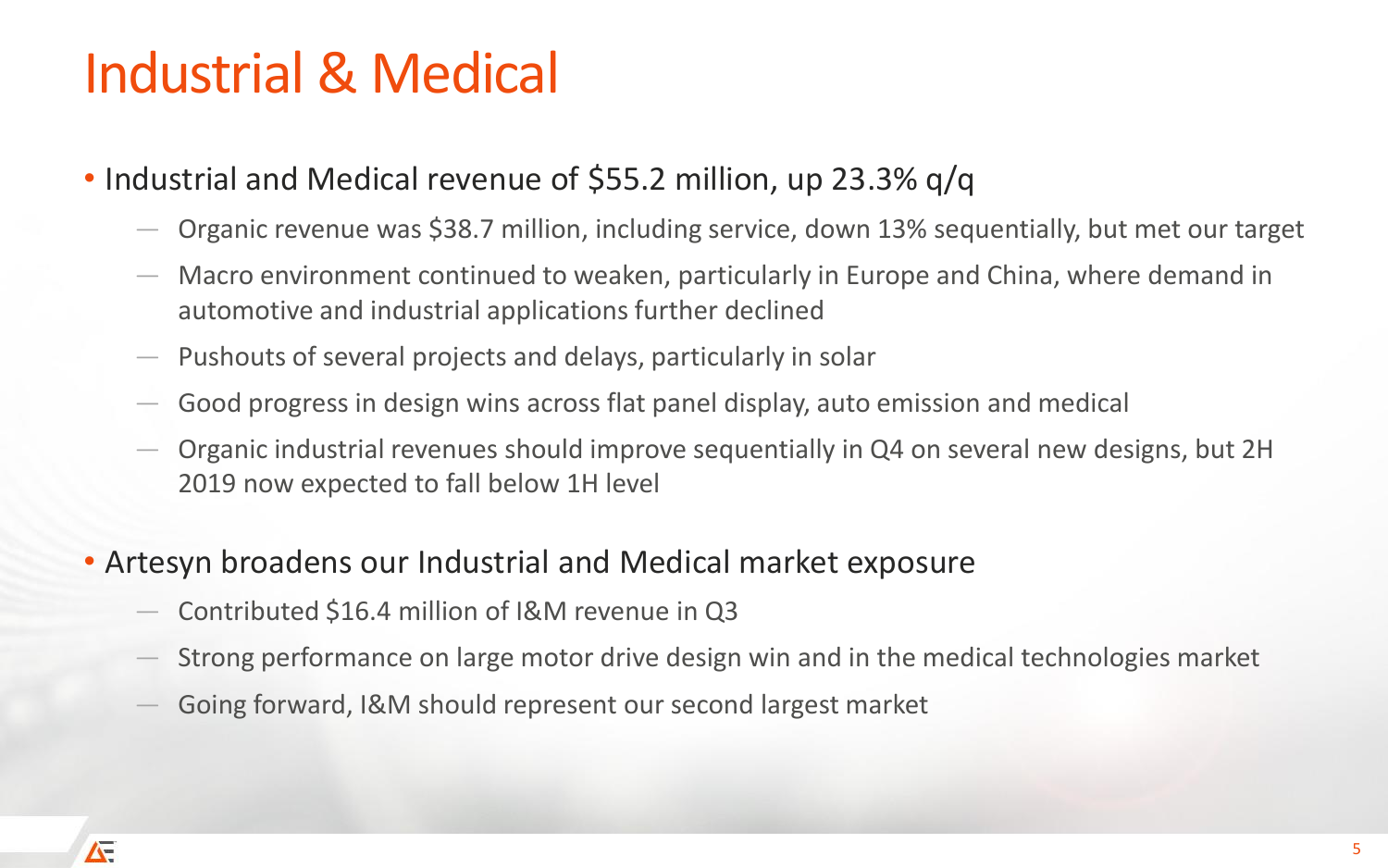## Data Center Computing and Telecom & Networking

- Data Center Computing revenue of \$13.5 million in Q3
	- ― Market starting to recover after a period of inventory digestion
	- ― New design wins at major hyperscale and enterprise customers expected to contribute to a strong Q4

- Telecom & Networking revenue of \$10.0 million in Q3
	- ― 5G becoming an important secular growth driver
	- ― We are well positioned with design wins across multiple 5G platforms
	- Near term moderation of telecom investments partially due to trade dispute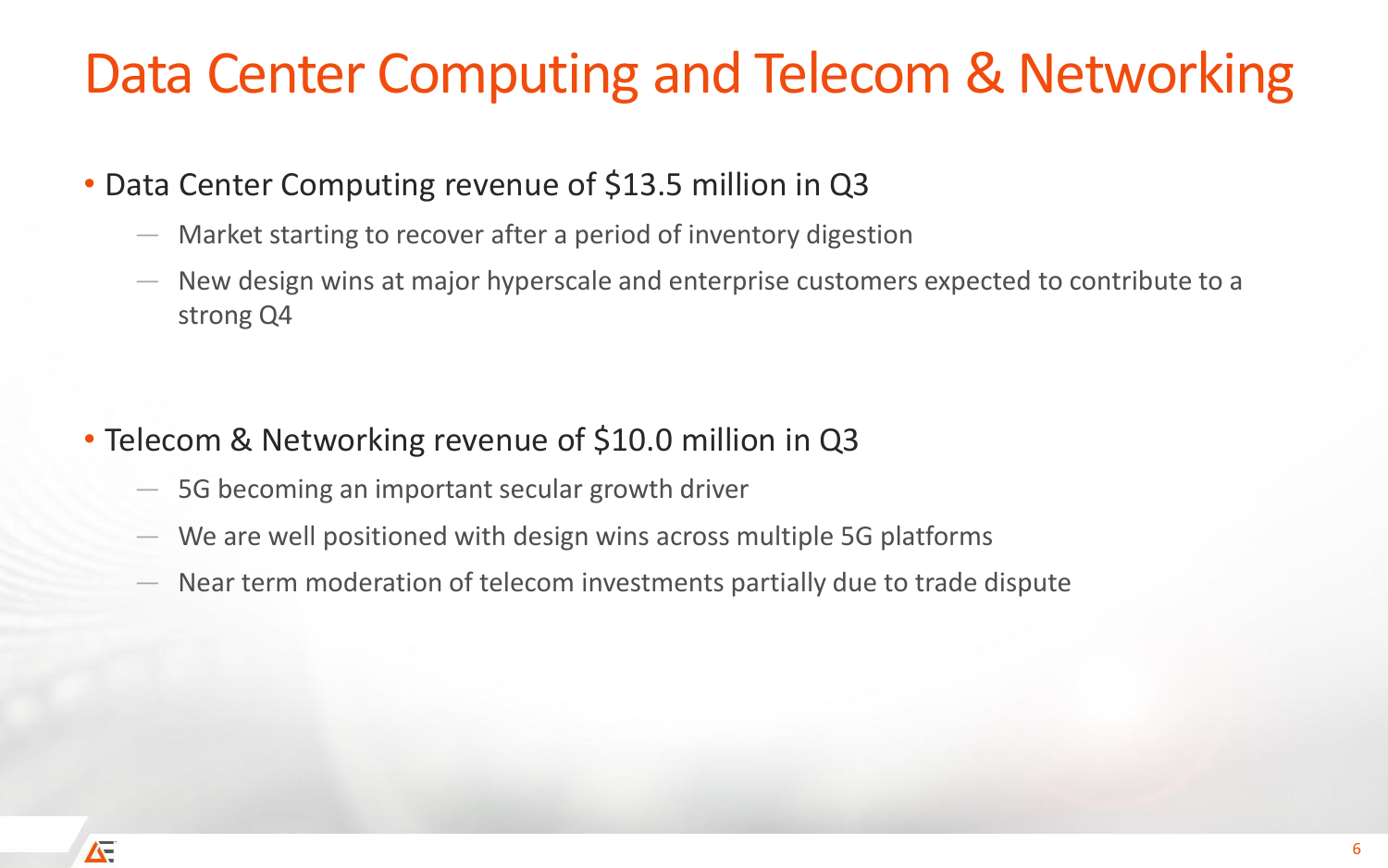## Q3 Revenue by Markets

Æ

| (figures in \$thousands)        | Q3 2019   | Q <sub>2</sub> 2019 | Q3 2018   | Q/Q | YN     |
|---------------------------------|-----------|---------------------|-----------|-----|--------|
| <b>Semiconductor Equipment</b>  | \$96,426  | \$90,058            | \$119,969 | 7%  | $-20%$ |
| <b>Telecom &amp; Networking</b> | \$10,016  | \$0                 | \$0       |     |        |
| <b>Data Center Computing</b>    | \$13,498  | \$0                 | \$0       |     |        |
| Industrial & Medical            | \$55,187  | \$44,752            | \$53,113  | 23% | 4%     |
| <b>Total Revenue</b>            | \$175,127 | \$134,810           | \$173,082 | 30% | 1%     |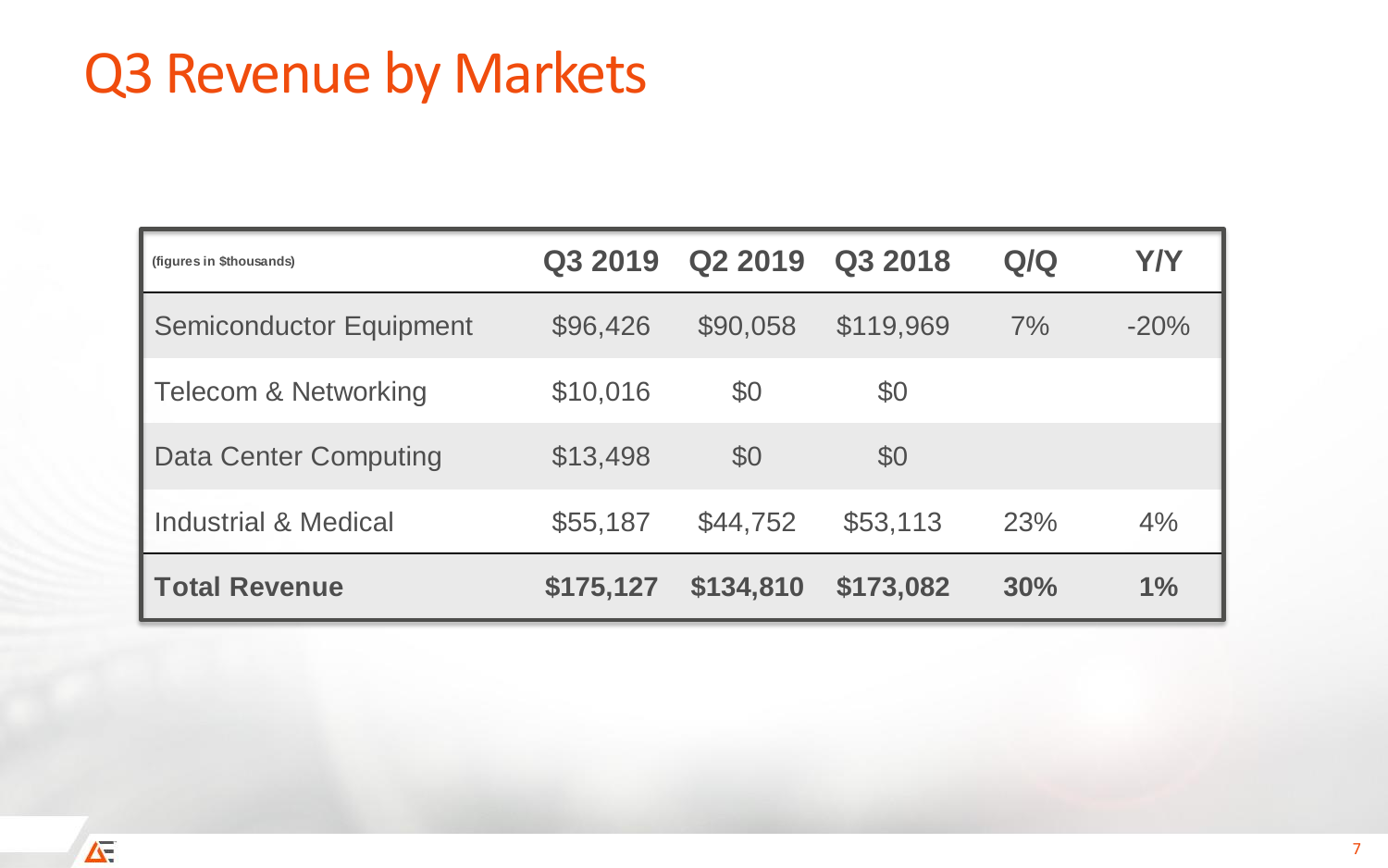## Historical Revenue by Markets and Q3 Revenue Bridge

| Figures in thousands                  | Q1 2018   | Q2 2018   | Q3 2018   | Q4 2018   | 2019<br>Q1 | Q2 2019   | Q3 2019   |
|---------------------------------------|-----------|-----------|-----------|-----------|------------|-----------|-----------|
| AE Semiconductor Product Revenue      | \$136,010 | \$127,291 | \$96,360  | \$83,480  | \$67.514   | \$65,086  | \$71,222  |
| AE Semiconductor Service Revenue      | \$20,682  | \$22,428  | \$23,609  | \$23,911  | \$23,913   | \$24,972  | \$24,257  |
| <b>Total AE Semiconductor Revenue</b> | \$156,692 | \$149,719 | \$119,969 | \$107,391 | \$91,427   | \$90,058  | \$95,479  |
|                                       |           |           |           |           |            |           |           |
| AE Industrial Product Revenue         | \$35,199  | \$41,944  | \$48,483  | \$41,559  | \$44,598   | \$41,107  | \$36,008  |
| AE Industrial Service Revenue         | \$3,726   | \$4,369   | \$4,630   | \$5,211   | \$4,718    | \$3,645   | \$2,732   |
| <b>Total AE Industrial Revenue</b>    | \$38,925  | \$46,313  | \$53,113  | \$46,770  | \$49,316   | \$44,752  | \$38,740  |
|                                       |           |           |           |           |            |           |           |
| Artesyn Revenue                       | \$0       | \$0       | \$0       | \$0       | \$0        | \$0       | \$40,908  |
|                                       |           |           |           |           |            |           |           |
| <b>Total Revenue</b>                  | \$195,617 | \$196,032 | \$173,082 | \$154,161 | \$140,743  | \$134,810 | \$175,127 |

#### **Artesyn 2018 Sales by Market Q3 2019 Revenue Bridge \***



| <b>Figures in thousands</b>    | <b>AE Products AE Service</b> |          | Artesyn  | Total     |
|--------------------------------|-------------------------------|----------|----------|-----------|
| <b>Semiconductor Equipment</b> | \$71,222                      | \$24,257 | \$947    | \$96,426  |
| Telecom & Networking           | \$0                           | \$0      | \$10,016 | \$10,016  |
| <b>Data Center Computing</b>   | \$0                           | \$0      | \$13,498 | \$13,498  |
| Industrial & Medical           | \$36,008                      | \$2,732  | \$16,447 | \$55,187  |
| Total                          | \$107,230                     | \$26,989 | \$40,908 | \$175,127 |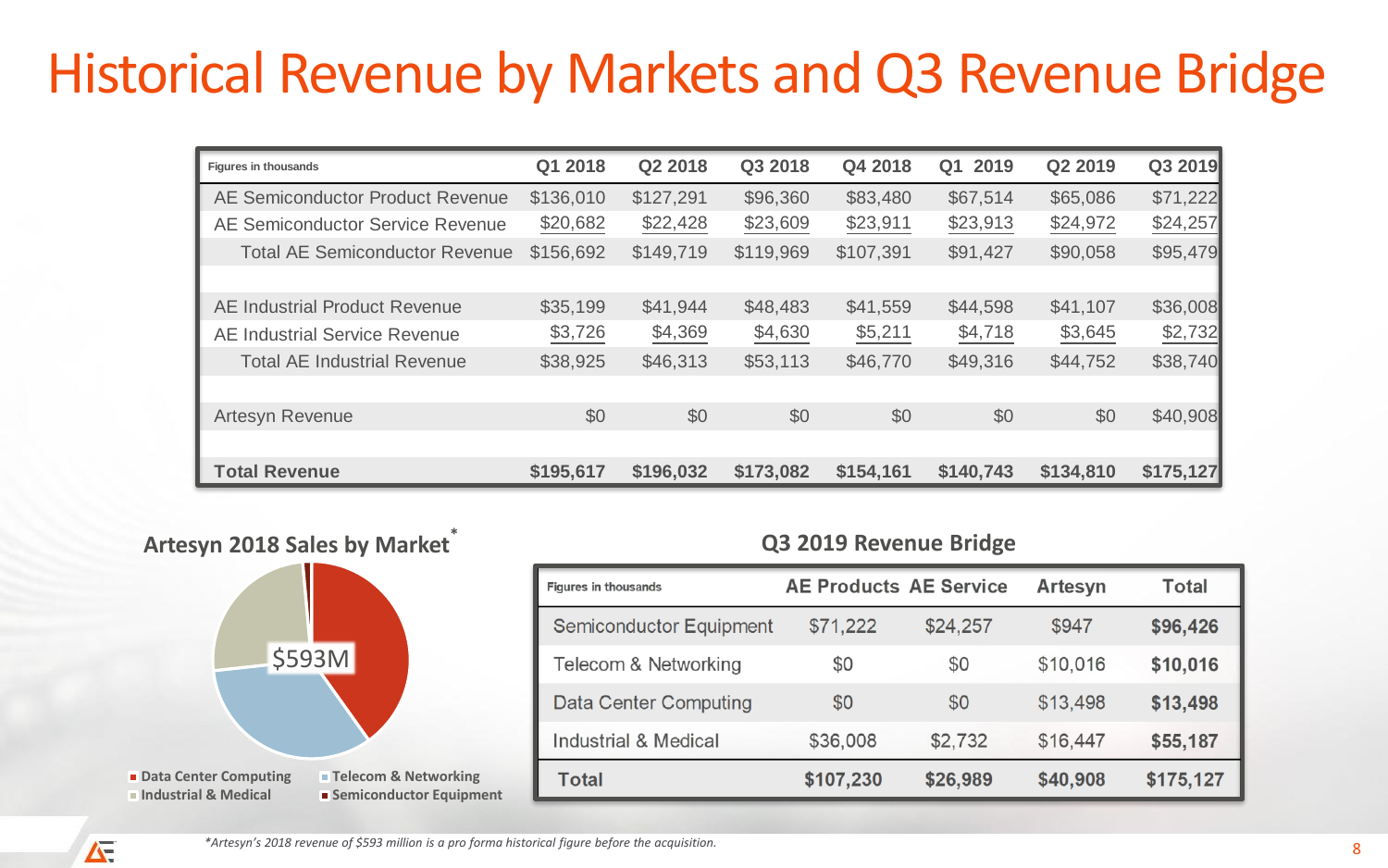## Q3 2019 Income Statement

| (figures in \$millions, except percentage & EPS) | Q3 2019 | Q <sub>2</sub> 2019 | Q3 2018 | Q/Q      | Y/Y      |
|--------------------------------------------------|---------|---------------------|---------|----------|----------|
| Revenue                                          | \$175.1 | \$134.8             | \$173.1 | 29.9%    | 1.2%     |
| GAAP gross margin                                | 42.0%   | 47.6%               | 49.4    |          |          |
| <b>GAAP</b> operating expenses                   | \$64.1  | \$53.1              | \$45.7  | 20.7%    | 40.3%    |
| GAAP operating margin from<br>continuing ops     | 5.4%    | 8.2%                | 23.0%   |          |          |
| <b>GAAP EPS from continuing ops</b>              | \$0.19  | \$0.61              | \$0.90  | $-68.9%$ | $-78.9%$ |
|                                                  |         |                     |         |          |          |
| Non-GAAP <sup>*</sup> gross margin               | 43.6%   | 47.7%               | 50.0%   |          |          |
| Non-GAAP <sup>*</sup> operating expenses         | \$53.5  | \$47.0              | \$42.2  | 13.7%    | 26.9%    |
| Non-GAAP <sup>*</sup> operating margin           | 13.1%   | 12.8%               | 25.6%   |          |          |
| Non-GAAP* EPS                                    | \$0.54  | \$0.45              | \$1.05  | 20.0%    | $-48.6%$ |

Æ

*\*non-GAAP measures exclude the impact of non-cash related charges such as stock-based compensation and amortization of intangible assets, as well as discontinued operations, and non-recurring items such as acquisition-related costs and restructuring expenses.*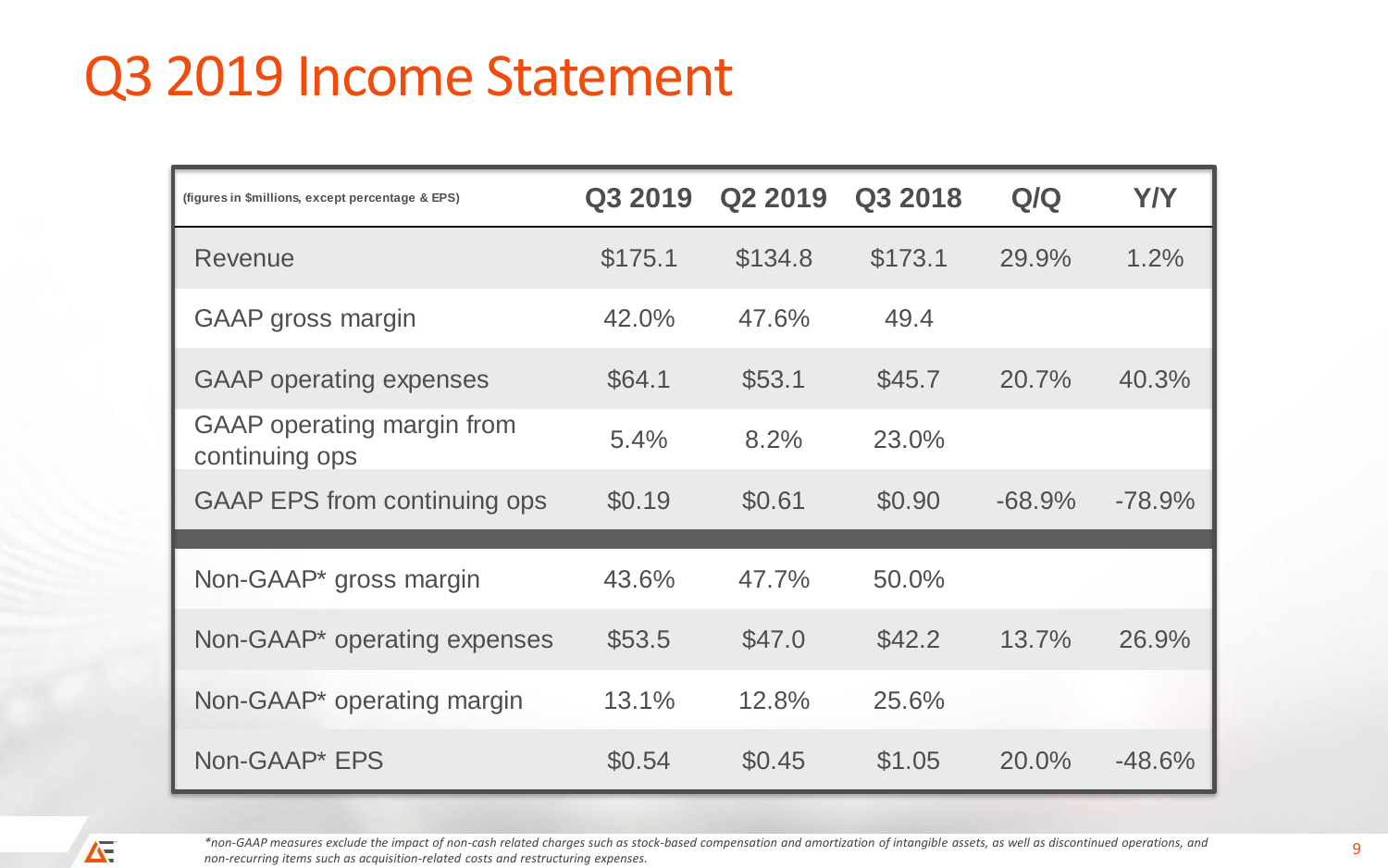## Q3 2019 Balance Sheet and Cash Flow

- Generated \$10.5 million in cash flow from continuing operations in Q3
- Cash and Investments balance at \$341 million
- Total Debt at \$343 million
- Artesyn acquisition added \$772 million to Total Assets and \$380 million to Liabilities
- Inventories, Receivables and Payables all increased due to addition of Artesyn
	- ― AE Inventory increased \$6.3 million from Q2
	- ― Artesyn added \$142 million of inventory, \$156 million of receivables, and \$165 million of payables
- No share repurchase in Q3

Æ

| (figures in \$millions)       | Q3 2019   | Q4 2018 |
|-------------------------------|-----------|---------|
| Cash &<br>Investments         | \$341.1   | \$351.8 |
| Accounts<br><b>Receivable</b> | \$250.2   | \$100.4 |
| Inventory                     | \$240.7   | \$98.0  |
| <b>Total Assets</b>           | \$1,595.4 | \$816.5 |
| <b>Total Debt</b>             | \$343.3   | \$0.0   |
| Liabilities                   | \$935.3   | \$209.2 |
| Shareholders'<br>Equity       | \$660.2   | \$607.3 |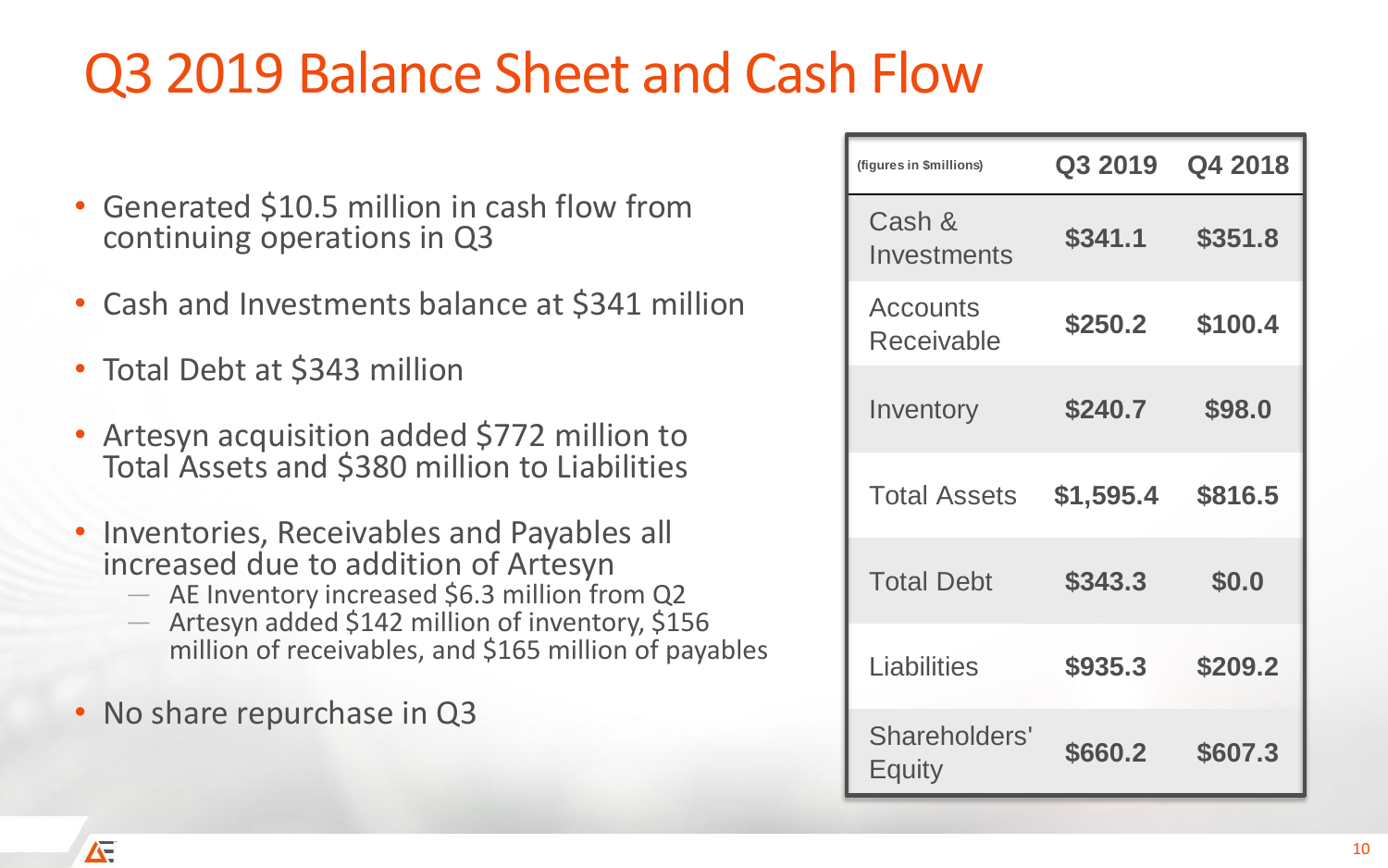#### Q4 2019 Guidance\*

|                                            | Q4 2019           |
|--------------------------------------------|-------------------|
| Revenue                                    | $310M +/- 15M$    |
| <b>GAAP EPS from continuing operations</b> | $$0.31 +/- $0.12$ |
| Non-GAAP** EPS                             | $$0.68 +/- $0.12$ |

*\*Estimates as of Q3 2019 earnings conference call. The company assumes no obligation to update guidance.* 

*\*\*Q4 2019 non-GAAP measures exclude the impact of non-cash related charges such as stock-based compensation and amortization of intangible assets, as well as discontinued operations and non-recurring items such as acquisition-related costs and restructuring expenses.*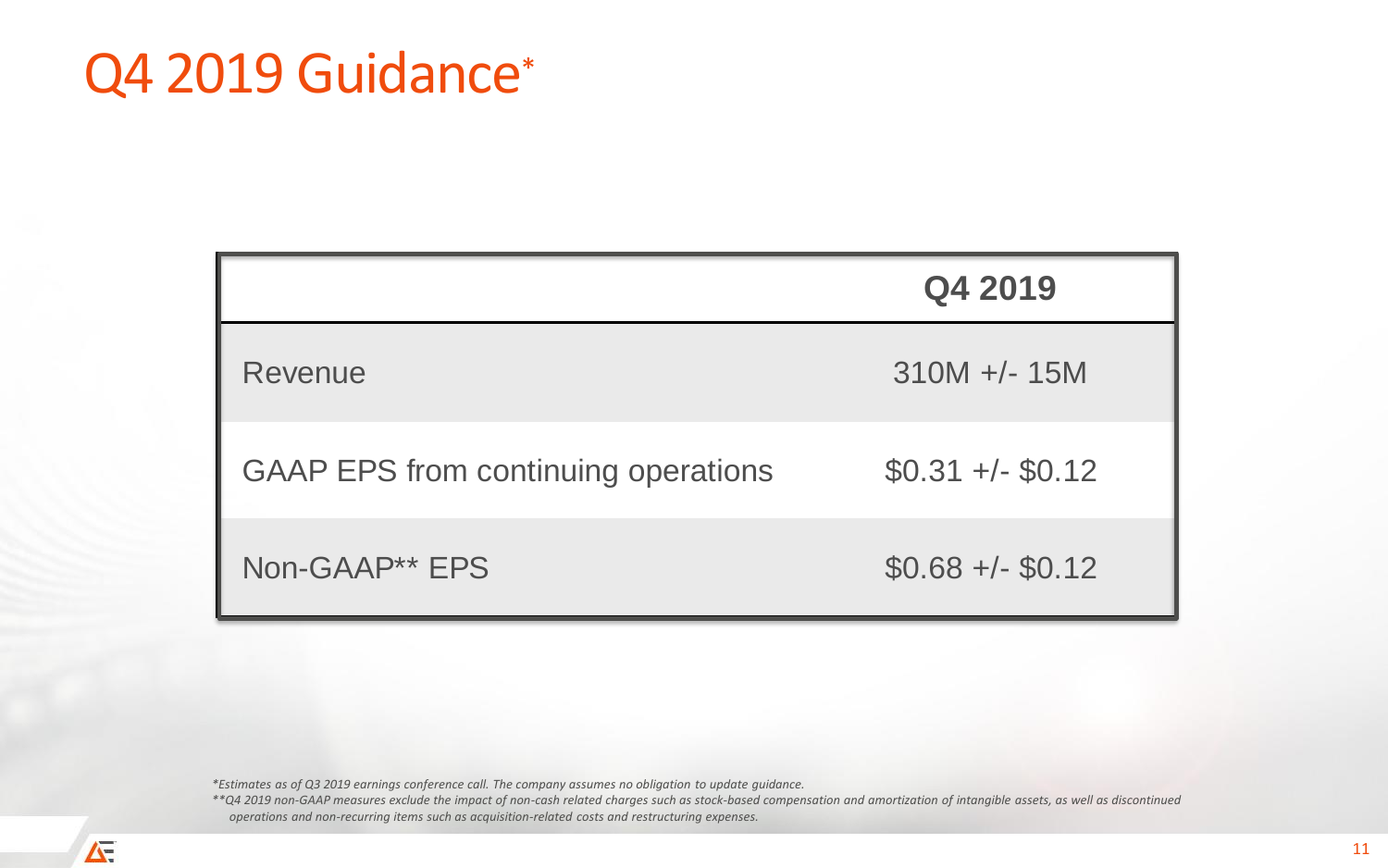#### Non-GAAP Measures

Æ

Advanced Energy's non-GAAP measures exclude the impact of non-cash related charges such as stock-based compensation and amortization of intangible assets, as well as discontinued operations, minority interest, and non-recurring items such as acquisitionrelated costs and restructuring expenses. The non-GAAP measures are not in accordance with, or an alternative for, similar measures calculated under generally accepted accounting principles and may be different from non-GAAP measures used by other companies. In addition, these non-GAAP measures are not based on any comprehensive set of accounting rules or principles. Advanced Energy believes that these non-GAAP measures provide useful information to management and investors to evaluate business performance without the impacts of certain non-cash charges and other charges which are not part of the company's usual operations. The company uses these non-GAAP measures to assess performance against business objectives, make business decisions, develop budgets, forecast future periods, assess trends and evaluate financial impacts of various scenarios. In addition, management's incentive plans include these non-GAAP measures as criteria for achievements. Additionally, the company believes that these non-GAAP measures, in combination with its financial results calculated in accordance with GAAP, provide investors with additional perspective. While some of the excluded items may be incurred and reflected in the company's GAAP financial results in the foreseeable future, the company believes that the items excluded from certain non-GAAP measures do not accurately reflect the underlying performance of its continuing operations for the period in which they are incurred. The use of non-GAAP measures has limitations in that such measures do not reflect all of the amounts associated with the company's results of operations as determined in accordance with GAAP, and these measures should only be used to evaluate the company's results of operations in conjunction with the corresponding GAAP measures. Please refer to the Form 8-K regarding this presentation furnished today to the Securities and Exchange Commission.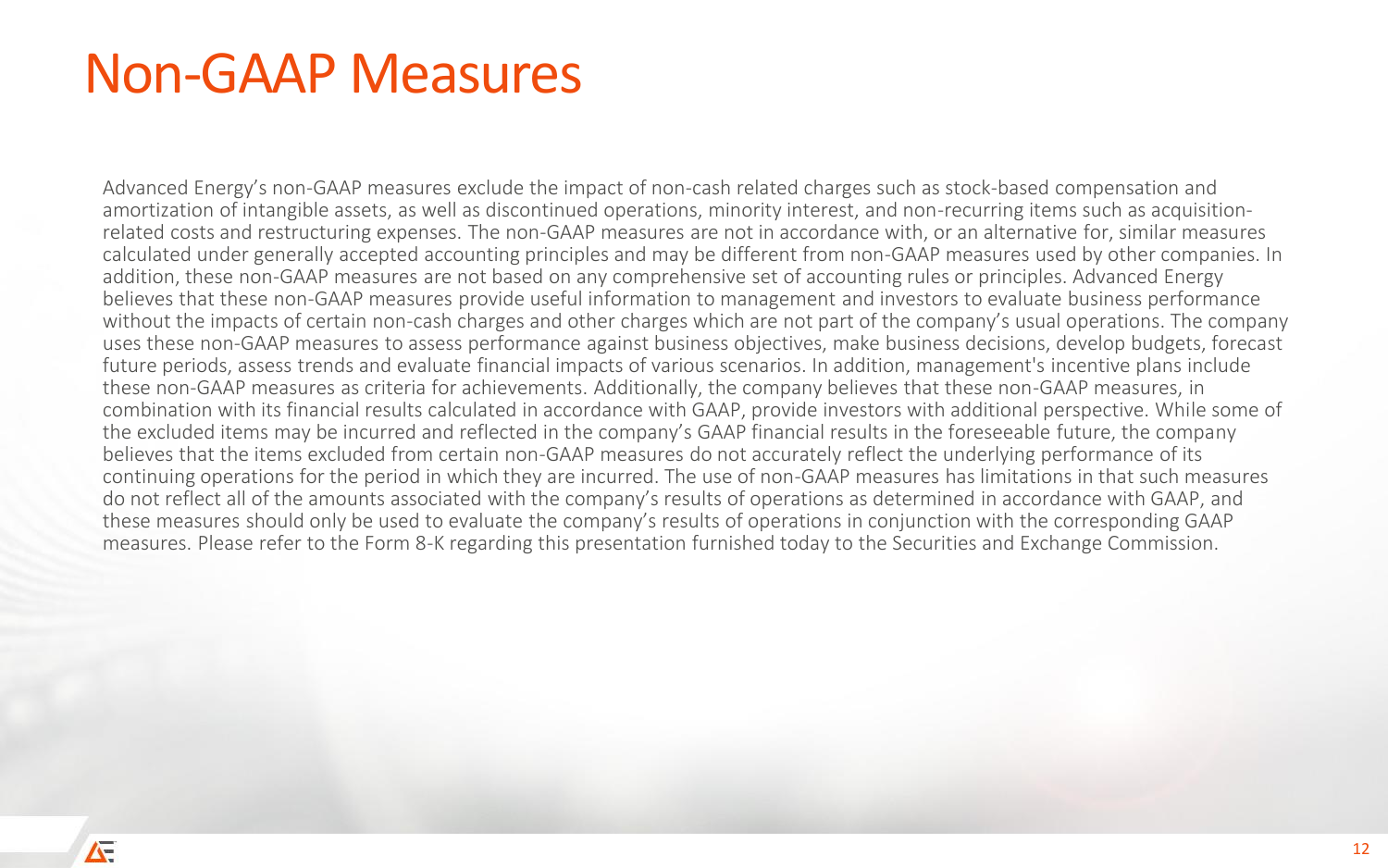#### Reconciliation of GAAP to non-GAAP\* Measures

#### **Reconciliation of Non-GAAP measure - operating expenses and operating income, excluding certain items Three Months Ended Nine Months Ended**

|                                                      | September 30, |          | <b>June 30.</b> | September 30. |           |  |  |
|------------------------------------------------------|---------------|----------|-----------------|---------------|-----------|--|--|
|                                                      | 2019          | 2018     | 2019            | 2019          | 2018      |  |  |
| Gross profit from continuing operations, as reported | \$73,491      | \$85,539 | \$64.126        | \$203.357     | \$290.419 |  |  |
| Adjustments to gross profit:                         |               |          |                 |               |           |  |  |
| Stock-based compensation                             | 77            | 76       | 55              | 365           | 576       |  |  |
| Facility expansion and relocation costs              | 1,342         | 725      | 150             | 1.662         | 974       |  |  |
| Acquisition-related costs                            | 1.506         | 158      |                 | 1.506         | 158       |  |  |
| Non-GAAP gross profit                                | 76.416        | 86,498   | 64,331          | 206,890       | 292,127   |  |  |
| Operating expenses from continuing operations, as    |               |          |                 |               |           |  |  |
| reported                                             | 64,101        | 45,677   | 53,121          | 171.171       | 138,436   |  |  |
| Adjustments:                                         |               |          |                 |               |           |  |  |
| Amortization of intangible assets                    | (3,002)       | (1.437)  | (1.874)         | (6, 849)      | (3,958)   |  |  |
| Stock-based compensation                             | (840)         | (948)    | (883)           | (4,688)       | (6,885)   |  |  |
| Acquisition-related costs                            | (6,398)       | (705)    | (1,531)         | (9,440)       | (1,310)   |  |  |
| Facility expansion and relocation costs              | (223)         | (29)     |                 | (297)         | (518)     |  |  |
| Restructuring charges                                | (152)         | (403)    | (1,795)         | (3,620)       | (403)     |  |  |
| Non-GAAP operating expenses                          | 53,486        | 42,155   | 47,038          | 146,277       | 125,362   |  |  |
| Non-GAAP operating income                            | 22,930        | 44,343   | 17,293          | 60.613        | \$166,765 |  |  |

#### **Reconciliation of Non-GAAP measure - operating expenses and operating income, excluding certain items Three Months Ended Nine Months Ended**

|                                                      |               | тите птонен гичес | . .н.с .т.опсиз епоса |               |        |  |
|------------------------------------------------------|---------------|-------------------|-----------------------|---------------|--------|--|
|                                                      | September 30, |                   | <b>June 30,</b>       | September 30, |        |  |
|                                                      | 2019          | 2018              | 2019                  | 2019          | 2018   |  |
| Gross profit from continuing operations, as reported | 42.0%         | 49.4 %            | 47.6 %                | 45.1 %        | 51.4 % |  |
| Adjustments to gross profit:                         |               |                   |                       |               |        |  |
| Stock-based compensation                             |               |                   |                       | 0.1           | 0.1    |  |
| Facility expansion and relocation costs              | 0.8           | 0.5               | 0.1                   | 0.4           | 0.2    |  |
| Acquisition-related costs                            | 0.8           | 0.1               |                       | 0.3           | -      |  |
| Non-GAAP gross profit                                | 43.6          | 50.0              | 47.7                  | 45.9          | 51.7   |  |
| Operating expenses from continuing operations, as    |               |                   |                       |               |        |  |
| reported                                             | 36.6          | 26.4              | 39.4                  | 38.0          | 24.5   |  |
| Adjustments:                                         |               |                   |                       |               |        |  |
| Amortization of intangible assets                    | (1.7)         | (0.8)             | (1.4)                 | (1.5)         | (0.7)  |  |
| Stock-based compensation                             | (0.5)         | (0.6)             | (0.7)                 | (1.0)         | (1.2)  |  |
| Acquisition-related costs                            | (3.7)         | (0.4)             | (1.1)                 | (2.1)         | (0.2)  |  |
| Facility expansion and relocation costs              | (0.1)         |                   |                       | (0.1)         | (0.1)  |  |
| Restructuring charges                                | (0.1)         | (0.2)             | (1.3)                 | (0.8)         | (0.1)  |  |
| Non-GAAP operating expenses                          | 30.5          | 24.4              | 34.9                  | 32.5          | 22.2   |  |
| Non-GAAP operating income                            | 13.1 %        | 25.6 %            | 12.8 %                | 13.4 %        | 29.5 % |  |

| <b>Reconciliation of Non-GAAP measure - income</b>     |                           |               |           |       |                 |                          |               |  |  |
|--------------------------------------------------------|---------------------------|---------------|-----------|-------|-----------------|--------------------------|---------------|--|--|
| excluding certain items                                | <b>Three Months Ended</b> |               |           |       |                 | <b>Nine Months Ended</b> |               |  |  |
|                                                        |                           | September 30, |           |       | <b>June 30.</b> |                          | September 30, |  |  |
|                                                        |                           | 2019          | 2018      |       | 2019            | 2019                     | 2018          |  |  |
| Income from continuing operations, less noncontrolling |                           |               |           |       |                 |                          |               |  |  |
| interest, net of income taxes                          | S.                        | 7.246         | \$ 35.150 |       | 23.362<br>S.    | 45.987<br>\$.            | \$127,845     |  |  |
| Adjustments:                                           |                           |               |           |       |                 |                          |               |  |  |
| Amortization of intangible assets                      |                           | 3.002         | 1.437     |       | 1.874           | 6.849                    | 3,958         |  |  |
| Acquisition-related costs                              |                           | 7.904         |           | 863   | 1.531           | 10.946                   | 1.468         |  |  |
| Facility expansion and relocation costs                |                           | 1,565         |           | 754   | 150             | 1,959                    | 1,492         |  |  |
| Restructuring charges                                  |                           | 152           |           | 403   | 1.795           | 3,620                    | 403           |  |  |
| Tax Cuts and Jobs Act Impact                           |                           | -             | 2,398     |       |                 |                          | 4,251         |  |  |
| Central inverter services business sale                |                           | __            |           |       | (14.804)        | (14, 804)                |               |  |  |
| Acquisition transition services                        |                           | (29)          |           | -     |                 | (29)                     |               |  |  |
| Tax effect of Non-GAAP adjustments                     |                           | 326           |           | (598) | 2,536           | 2,011                    | (1,145)       |  |  |
| Non-GAAP income, net of income taxes, excluding        |                           |               |           |       |                 |                          |               |  |  |
| stock-based compensation                               |                           | 20.166        | 40.407    |       | 16.444          | 56,539                   | 138,272       |  |  |
| Stock-based compensation, net of taxes                 |                           | 702           |           | 779   | 722             | 3,887                    | 5,716         |  |  |
| Non-GAAP income, net of income taxes                   |                           | 20,868        | 41,186    |       | 17,166          | 60,426                   | \$143,988     |  |  |

| Reconciliation of Non-GAAP measure - per share<br>earnings excluding certain items |               |      |     | <b>Three Months Ended</b> |                 |        |  | <b>Nine Months Ended</b> |               |      |  |
|------------------------------------------------------------------------------------|---------------|------|-----|---------------------------|-----------------|--------|--|--------------------------|---------------|------|--|
|                                                                                    | September 30. |      |     |                           | <b>June 30.</b> |        |  |                          | September 30. |      |  |
|                                                                                    |               | 2019 |     | 2018                      |                 | 2019   |  | 2019                     |               | 2018 |  |
| Diluted earnings per share from continuing operations,<br>as reported              | S             | 0.19 | \$. | 0.90                      | \$.             | 0.61   |  | 120                      |               | 3.23 |  |
| Add back (subtract):<br>per share impact of Non-GAAP adjustments, net of           |               |      |     |                           |                 |        |  |                          |               |      |  |
| tax                                                                                |               | 0.35 |     | 0.15                      |                 | (0.16) |  | 0.37                     |               | 0.41 |  |
| Non-GAAP per share earnings                                                        |               | 0.54 |     | 1.05                      |                 | 0.45   |  | 1.57                     |               | 3.64 |  |